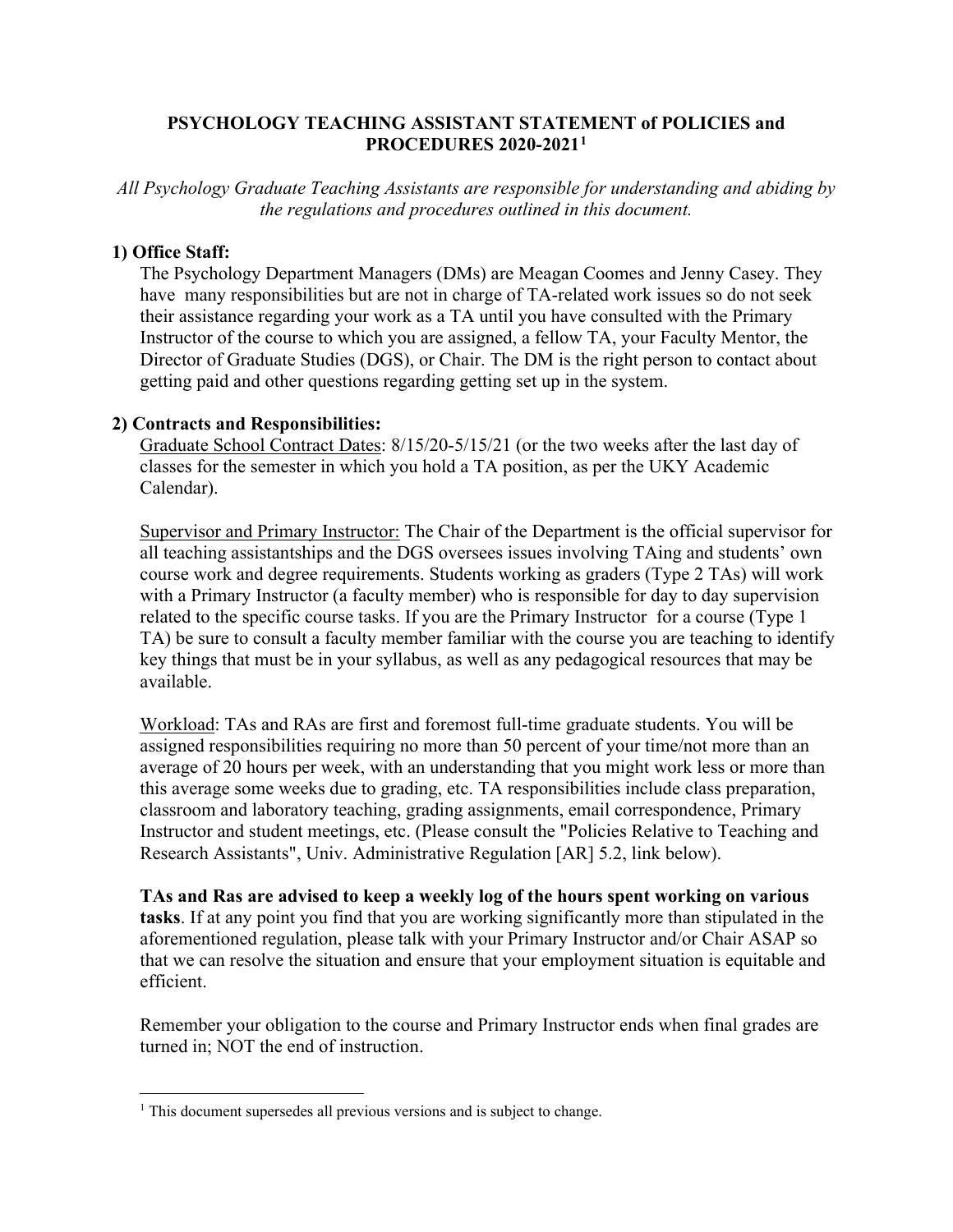Availability and Schedule: Please inform your Primary Instructor of any days/times during the week when you are not available for any TA-related matters because of your own schedule related to graduate seminars, proposals, Qualifying Exams, practicums, etc. (i.e. a day of the week when you are not in lecture or office hours, and that you reserve for working only on matters related to your status as a graduate student). TAs and faculty should communicate with each other well before the end of the semester on the process for finalizing grades, including expectations for in-person availability for grading. TAs should not assume that remote participation is possible without discussion with the faculty. Any concerns or issues about this should be discussed with the Chair.

Students facing any circumstances affecting their ability to perform their duties as a teaching assistant such as meeting deadlines, attending lectures or leading recitation sections should contact their Primary Instructor and Chair as soon as possible.

Role of Teaching Assistant. The role of TAs will vary in terms of pedagogy and producing course content. If you have any concerns about your position, especially as you develop expertise about what is and is not working, be sure to contact your Primary Instructor, the DGS or Chair ASAP.

## **3) Copying and printing:**

Please consult with the Primary Instructor on how to duplicate any course-related materials, including exams, student papers or other assignments, especially in large quantities. Only instructors of courses are given personal codes for the departmental copy machines. You should not use this code for printing or copying your own personal materials (including for your own classes). It is not appropriate for Primary Instructors to expect or ask TAs to use their personal printers to print any course-related materials, unless a TA agrees to do so. Be sure to make explicit arrangements with your Primary Instructor at the start of each semester, keeping documentation thereof.

### **4) Scheduling Make-up Exams and Other Student Events:**

It is your responsibility to schedule necessary DRC testing, makeup exams, video screenings, etc. for students in concert with the Primary Instructor. This includes reserving departmental spaces (e.g., the conference room) for test taking. You should establish a policy for this with the Primary Instructor at the beginning of the semester. Please do not ask the Department Manager for assistance with these tasks beyond confirming room availability.

### **5) Student Privacy and FERPA:**

The University, College of A&S, Graduate School, and Geography Department take student privacy and the protection of education records very seriously. It is your responsibility as a TA to ensure that you understand and comply with all aspects of the Family Educational Rights and Privacy Act (FERPA). You must review FERPA regulations [\(http://www.uky.edu/registrar/FERPA-privacy\)](http://www.uky.edu/registrar/FERPA-privacy). Some general guidelines:

If you have any questions about complying with FERPA (including the use of shared TA offices in relation to student assignments) please consult the Primary Instructor, the Chair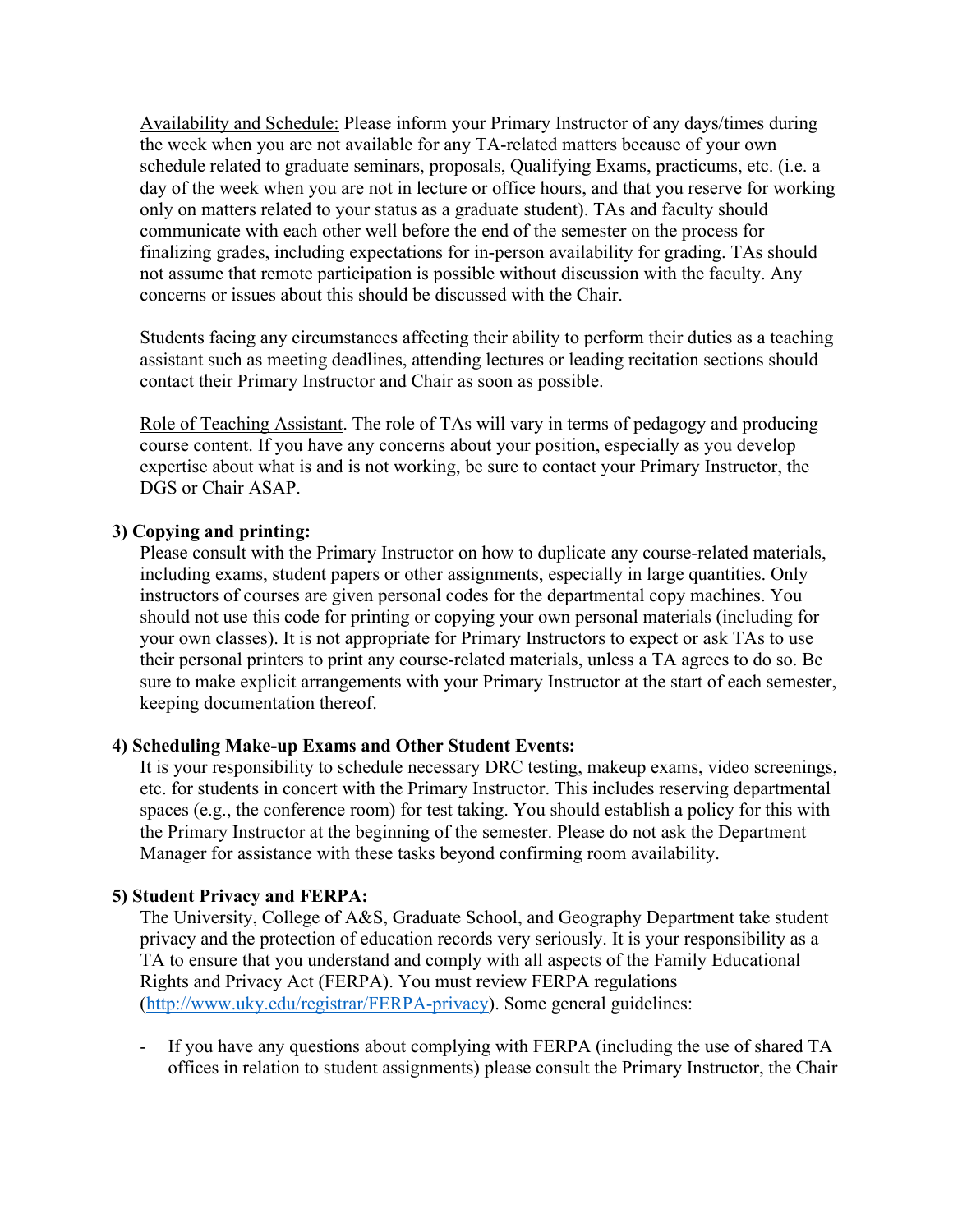or DGS before responding or providing information about students' in-class work, assignments, attendance, etc.

- Do not provide any information on students to anyone who contacts you including whether a student is enrolled in a class (see limited exceptions below). **This absolutely includes any family members, friends, or other faculty**. Parents are the most likely people to request this kind of information but being parents of a student and paying tuition does NOT give them access under FERPA. Send these inquiries to the Chair or DGS who will advise.
- If you are a TA for a Primary Instructor always forward requests for information on student grades or overall performance to the Primary Instructor.
- Avoid discussing grades or student work in detail via email (including with UKY staff in Athletics or other departments where students have signed a disclosure waiver).
- Do not leave students' assignments (graded or not) outside of your office, or post students' grades using first or last names or Student ID#s as an identifying marker.

Limited Exceptions (You should consult with the Chair or DGS before sharing any information):

- If you receive a request for information about students' performance in class (for example from someone in Athletics who is monitoring student academic status, or other similar university staff) be sure to clarify that the student has signed the necessary waiver of disclosure (such as a Release of Academic Information) before you share any specific information.
- If students sign a disclosure waiver with one unit on campus you can only share information with them, not any other University units or individuals, until you obtain proof of specific signed waivers.
- In order to share information with parents of the student they must provide you with a signed waiver of disclosure (such as a Release of Academic Information) from the student. Being parents and paying tuition does NOT give them access under FERPA.

You must also ensure that students have privacy during office hours. However, do not close your office door. Instead, make sure that no one is hovering outside your doorway and/or leave the door at least halfway open.

# **6) Title IX – Student Protection Against Sex Discrimination**

As a teaching assistant you are a mandated reporter and if a student reports sexual harassment, discrimination or assault, you are required to report it to the university's Title IX office (located in the basement of the Main Building,<https://www.uky.edu/eeo/title-ix> ). You can make a report via an online form or contact the Director of the Title IX office (Martha Alexander, (859) 257-8927 | Martha.alexander@uky.edu).

Relevant University Regulations

Discrimination and Harassment AR 6.1 - <https://www.uky.edu/regs/ar6-1> Sexual Assault - <https://www.uky.edu/regs/ar6-2>

# **7) The Syllabus is a Contract**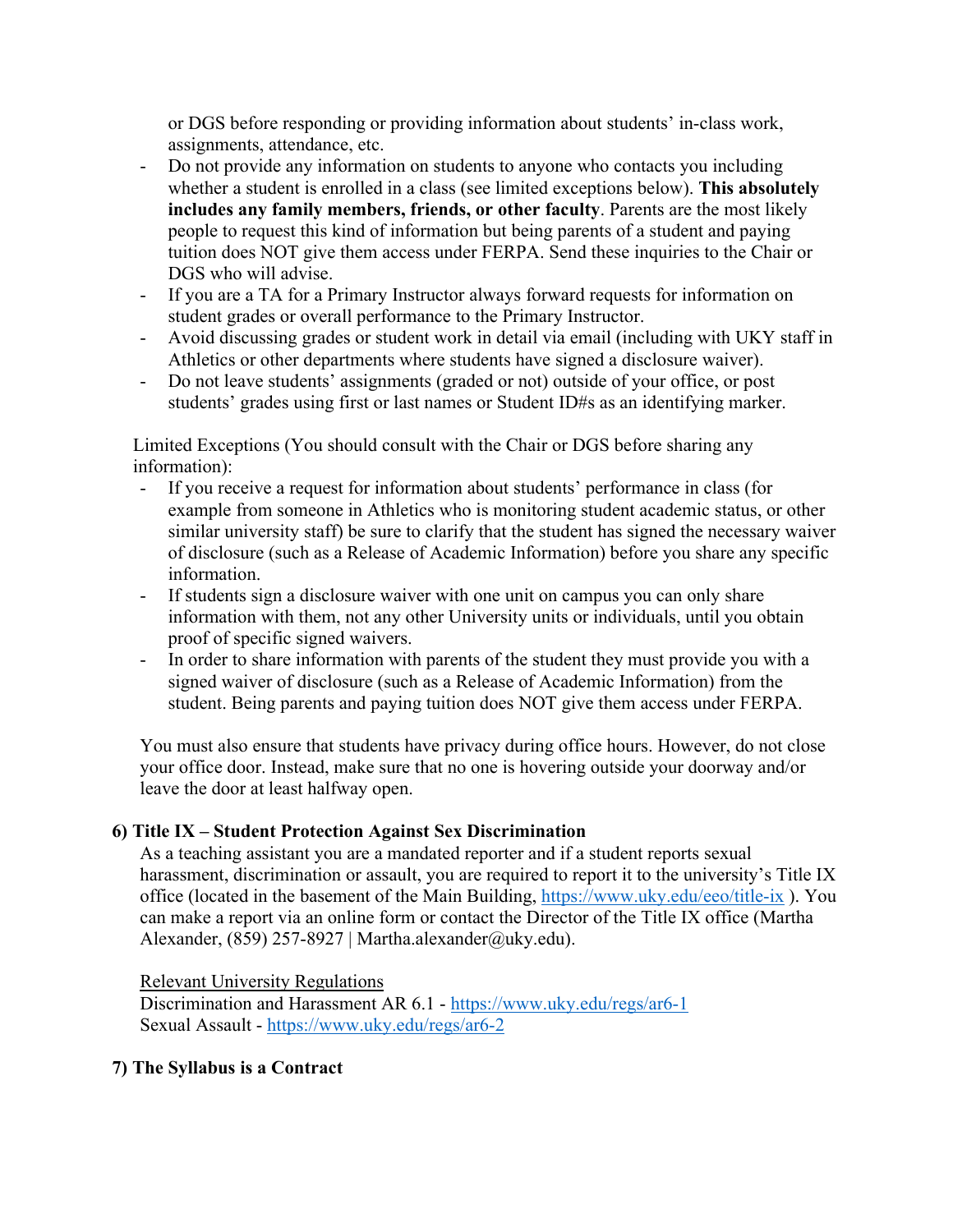It is your responsibility to familiarize yourself with all University Senate and Ombudsman policies regarding course syllabi. Please see<https://www.uky.edu/ombud/course-syllabus>

If you are the Primary Instructor for a course be sure to consult with a faculty member familiar with your course for guidance on key things that must be in your syllabus (Title IV assignment, UK Core assignment. A copy of your final syllabus must be turned into the department.

## **8) Student, Faculty, and TA Classroom Decorum:**

Regardless of whether you are a Primary Instructor or an assistant to one, it is your responsibility to set the tone for respectful and civil discussion in ways that encourage and teach students to express their diverse opinions without judgments or offending others. The range of challenges in doing so is vast and beyond the scope of this document. If you have any concerns about how students are treating one another and/or treating you in the classroom or office hours, and you are unsure how to address the situation, please contact the Primary Instructor or Chair (avoid including student-specific details in email correspondence). You should also familiarize yourself with anti-discrimination laws relevant to education, including University and Departmental Diversity statements, and Title IX of the Education Amendments of 1972 (see above).

### **9) Academic Integrity:**

All University instructors are required to follow university policy regarding academic offenses. Should you encounter an academic offense or suspected offense, be sure to talk with the Primary Instructor or Chair immediately prior to grading the assignment, prior to contacting the student, and prior to posting a grade. The Department Chair is responsible for determining whether or not there is sufficient evidence to pursue the case, contacting the student, and proceeding according to university policy from there.

Some indicators of plagiarism include differences in sentence structure and writing style within the same assignment (or between assignments), different font styles and colors, ambiguity or inconsistency between sources cited and those in the bibliography, etc. You should also be aware of websites that provide students with pre-written essays for a fee. These include Adventures in Cheating, Essay World, Free Essay Network, and Top 100 Essay Sites.

UKY Office of Academic Ombud Services provides a PDF titled "Plagiarism: What is it"? <https://www.uky.edu/ombud/plagiarism-what-it> It can be useful to make this link available on syllabi, assignment handouts, and Canvas. If you are not the Primary Instructor talk with students about using class time in the first week and when discussing the first assignment to show them the document and discuss its primary points. See also <https://www.uky.edu/ombud/plagiarism-and-cheating>

### **10) Academic Ombud Services:**

Academic Rights of Students<https://www.uky.edu/ombud/academic-rights-students> Code of Faculty Responsibilities<https://www.uky.edu/ombud/faculty-responsibilities>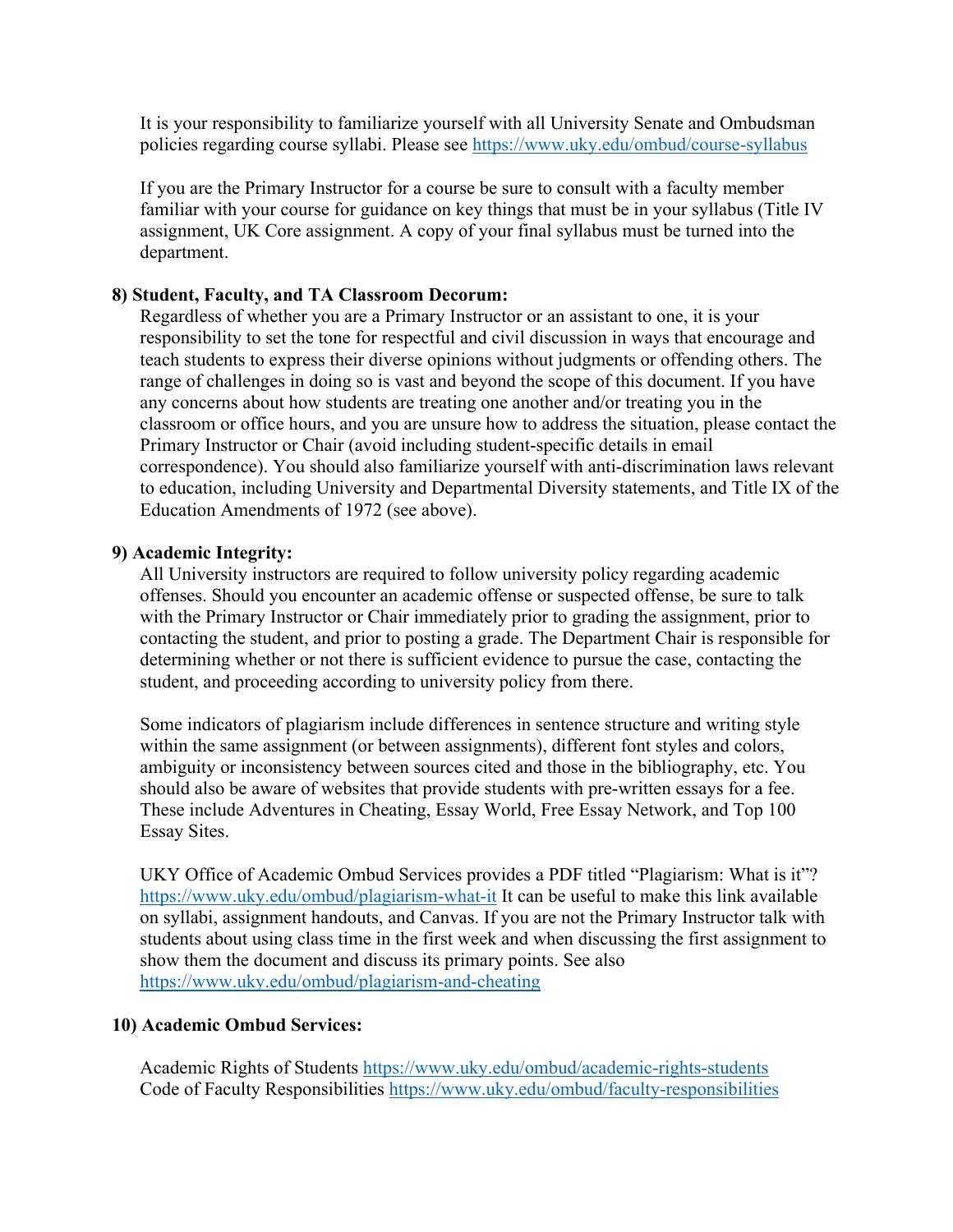Code of Student Responsibilities<https://www.uky.edu/ombud/student-responsibilities>

# **11) TA Evaluation and Mentoring:**

The Department of Psychology's orientation and training program provides assistance and feedback/support for Teaching Assistants to improve their classroom performance/techniques and, by so doing, improve the learning experience for undergraduates. In addition to the orientation programs administered by the graduate school at the beginning of each Fall semester, the psychology department offers a 3-hour new TA orientation program that offers insights and guidance in teaching labs and courses specific to the psychology program. The training also highlights research-supported teaching pedagogy and orients TAs to the resources and services available to them in their new roles as TAs. Teaching assistants in their first semester of teaching are required to have their performance observed and evaluated with detailed feedback provided at least once during the semester, although they have the option of a "practice" observation at their request. The observation and evaluation should be completed before the middle of the semester so the students can use the feedback to improve their performance before the semester ends. The Department may conduct additional observations of teaching assistants if it is deemed necessary by the Chair.

The observation will be conducted by either the coordinator of the orientation/training program or the primary instructor for the course. The designated observer will conduct the classroom observation, write up a report of their findings (using the graduate school observation form) and provide the feedback to the teaching assistant. The TA has the opportunity to comment on the feedback and/or request a meeting with the designated observer to discuss the feedback provided and gain more insight into areas of concern. Both the TA and the observer are required to sign the evaluation form before it is sent to the Departmental Manager and then the graduate school.

The coordinator of the orientation/training program and primary course instructors should be available through the semester for on-going consultation and troubleshooting regarding any issues the TA encounters in their work.

Departmental Resources. Teaching assistants have several resources within the department, namely the Primary Instructor for the course, the orientation/training coordinator, other faculty who have taught the same course, and their advisor. Any problems that arise for teaching assistants are best dealt with earlier rather than later.

# **12) Important Websites**

Note: University policies are dynamic and subject to change and so you should consult with the Chair or DGS to ensure that you are operating with correct and up-to-date information.

### Key Policies on Teaching and Research Assistantships

UKY Graduate School Policies on Assistantships on<http://gradschool.uky.edu/assistantships>

UKY Policies Relative to Teaching and Research Assistants, Univ. Administrative Regulation 5.2:<http://www.uky.edu/regs/files/ar/ar5-2.pdf>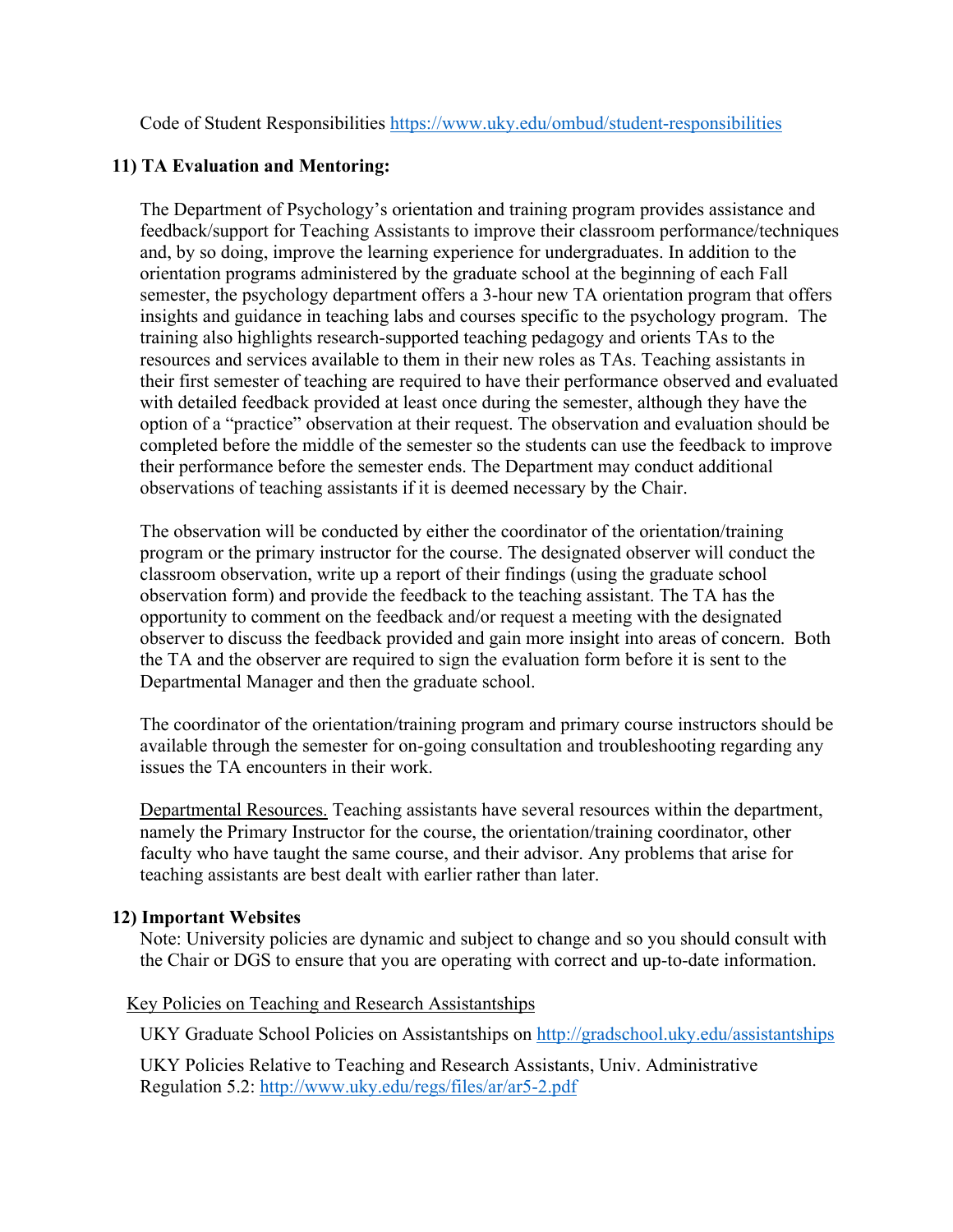## Resources for Teaching Assistants

Note: this is a non-comprehensive list.

The Graduate School provides an excellent list of internal and external websites related to teaching, including some of those listed below: [http://gradschool.uky.edu/teaching-assistant](http://gradschool.uky.edu/teaching-assistant-resources)[resources](http://gradschool.uky.edu/teaching-assistant-resources) Also ask the Chair, DGS or departmental leadership for a recent copy of campus resources for students facing various challenges.

UKY Academic Calendars<http://www.uky.edu/registrar/content/academic-calendar>

UKY Center for the Enhancement of learning and Teaching (CELT) <http://www.uky.edu/celt/> (be sure to join the listserv for workshop and other resource/event announcements)

UKY Learning Management Systems<http://www.uky.edu/canvas/>

UKY Academic Communication Tool (ACT) Alert Management System (formerly Early Alert System)<http://www.uky.edu/studentacademicsupport/ACT-alert>

UKY Office of Institutional Equity and Equal Opportunity (OIEEO) <http://www.uky.edu/EVPFA/EEO/index.html>

UKY OIEEO Explanation of Relevant Terms and Laws: [http://www.uky.edu/EVPFA/EEO/terms\\_laws.html](http://www.uky.edu/EVPFA/EEO/terms_laws.html)

UKY Disability Resource Center (DRC): <http://www.uky.edu/StudentAffairs/DisabilityResourceCenter/>

UKY Office of Institutional Diversity:<http://www.uky.edu/diversity/>

UKY Martin Luther King Center:<http://www.uky.edu/mlkc/>

UKY Office of LGBTQ Resources:<http://www.uky.edu/lgbtq/>

UKY Violence Intervention and Prevention Center (VIP): <http://www.uky.edu/StudentAffairs/VIPCenter/>

UKY Center for English as a Second Language (ESL):<https://esl.as.uky.edu/>

UKY Counseling Services:<http://www.uky.edu/StudentAffairs/Counseling/>

UKY Office of Academic Ombud Services:<http://www.uky.edu/Ombud/>

UKY on FERPA and Student Privacy:<http://www.uky.edu/registrar/FERPA-privacy>

Title IX and (Sex) Discrimination (See also the UKY OIEEO Website) [http://www2.ed.gov/about/offices/list/ocr/docs/tix\\_dis.html](http://www2.ed.gov/about/offices/list/ocr/docs/tix_dis.html)

US DOE on FERPA <http://www2.ed.gov/policy/gen/guid/fpco/ferpa/index.html>

The Study (UKY's hub at Transformative Learning for help with writing, studying for and taking exams, taking notes in class, etc. They have lots of great resources, including 1-page handouts, for students and faculty. They will also come give presentations to your class) <https://www.uky.edu/thestudy/>